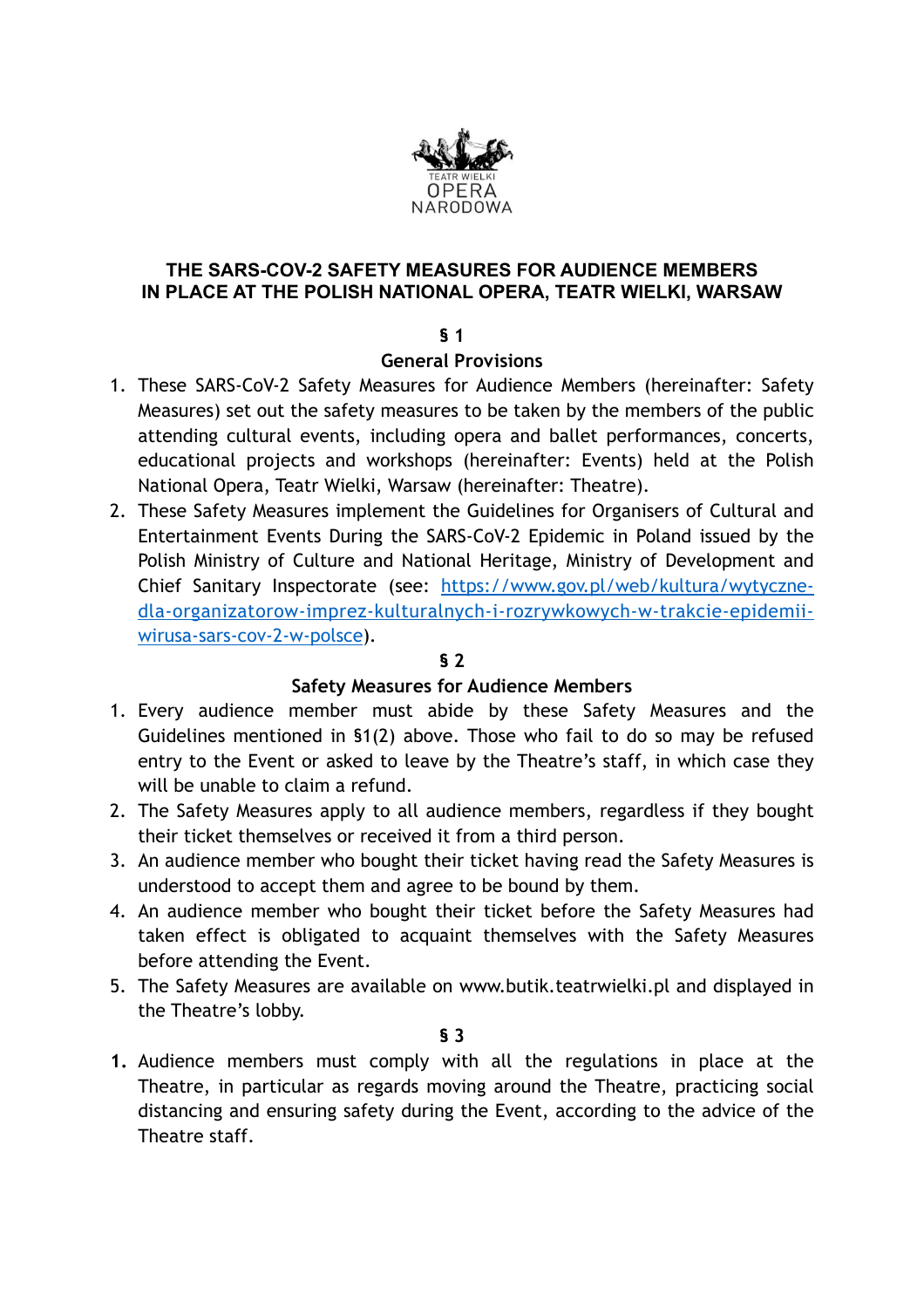- **2.** Only those audience members who to the best of their knowledge are not infected with the SARS-CoV-2 virus and/or are not under quarantine or epidemiological supervision will be admitted to Events.
- 3. Before entering the Theatre, every audience member must submit a written health declaration (see Exhibits 1 and 2 herein) confirming that to the best of their knowledge they are not infected with the SARS-CoV-2 virus and/or are not under quarantine or epidemiological supervision.
- 4. Audience members intending to attend an opera or ballet performance, or a concert may submit their health declaration online via www.butik.teatrwielki.pl. The online declaration cannot be submitted earlier than 48 hours before the curtain-up. The Theatre staff will check whether you have submitted the online self-declaration before admitting you to the Theatre.
- 5. Audience members intending to attend Events other than those listed in §3(4) above must submit their health declarations to the Theatre staff in person before entering the Event.
- 6. If you fail to meet the obligations set out in §3(1) above or refuse to submit your health declaration, you will be refused entry to the Event and you will not receive a refund.
- 7. In the event of potential exposure to SARS-CoV-2, the information supplied in the health declaration will be used to contact the audience members affected. The Theatre will also disclose the information to the relevant epidemiological services.
- 8. The health declarations will be stored by the Theatre for two weeks of the date of the Event.

**§ 4** 

- 1. Audience members must cover their mouth and nose using a face mask or shield.
- 2. Audience members are expected to obtain face masks and shields at their own cost.
- 3. Audience members must abide by the relevant regulations in place at the Theatre and the Theatre staff's advice, including public announcements, while on the Theatre's premises, as well as when entering the Theatre premises or the auditorium, when taking seats in the auditorium, and when leaving the auditorium and the Theatre. You must keep space of at least 1.5 meters between yourself and other persons, including when using the cloakrooms and bars. A maximum of two people may use a lift at the same time.
- 4. Audience members must sanitise their hands with hand sanitiser provided by the Theatre, in particular when entering the Theatre premises and the auditorium, or when leaving these places.

1. The procedure of admitting audience members to opera and ballet performances, concerts and educational events starts an hour before the start of the Event and ends 15 minutes before the start of the Event.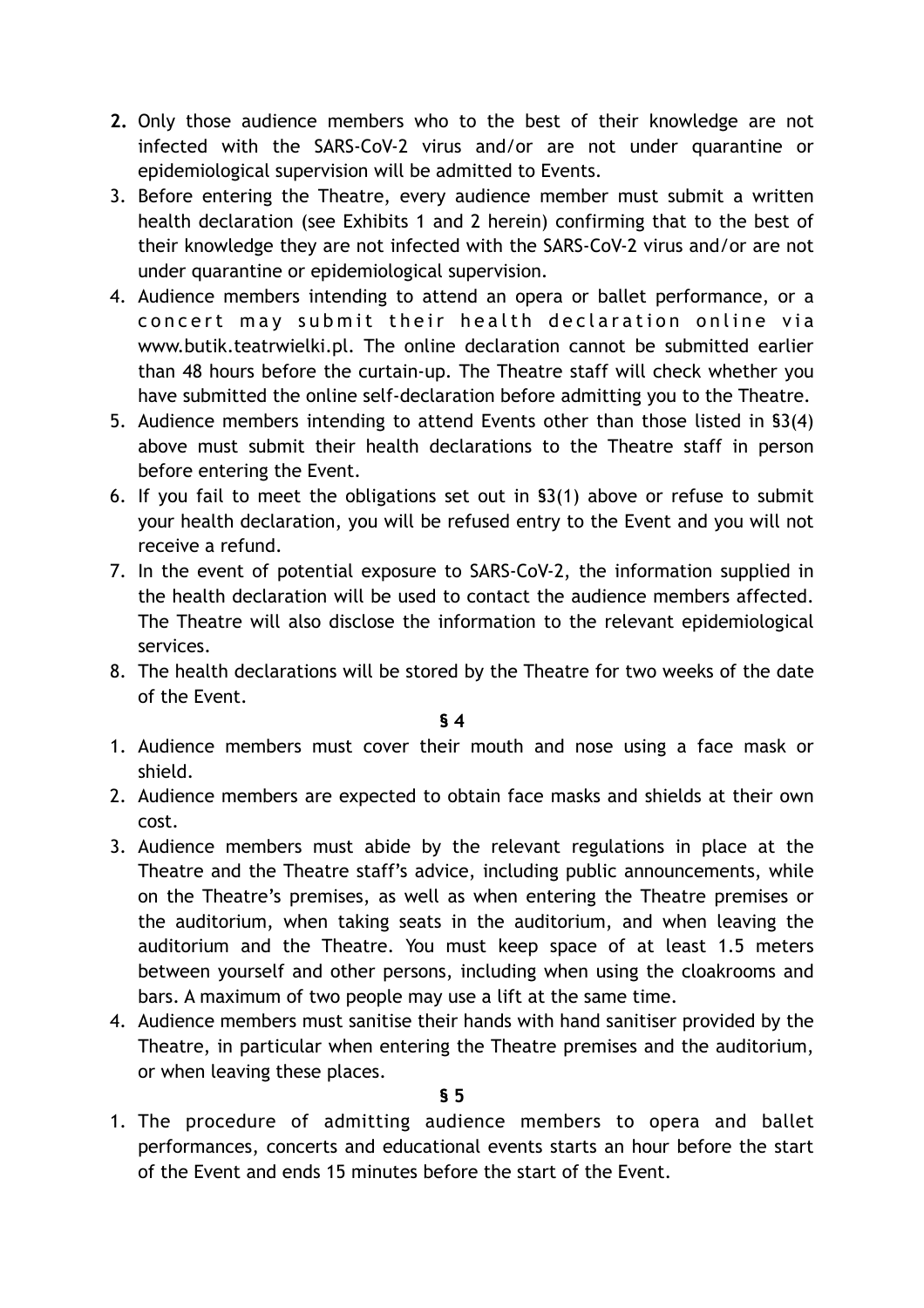2. Latecomers will not be admitted and their tickets will not be refunded.

- 1. Seating is limited and arranged in line with the existing legal provisions (including guidelines) adopted by the state authorities and the Chief Sanitary Inspector and introducing restrictions, orders and prohibitions in connection with the state of pandemic with respect to artistic activity connected with any collective form of culture and entertainment.
- 2. Audience members must accept the rules governing the organisation of the Event, including the seating organisation.
- 3. Audience members attending an opera or ballet performance, concert or educational project must fill every other seat in the auditorium, except for adults attending with a child under the age of 13, persons with disabilities, persons with special educational needs, or persons with mobility problems due to health issues.
- 4. Audience members are required to take the seat displayed on their ticket or indicated by the Theatre staff, and must not change their seat without consulting the staff first.

#### **§ 7**

- 1. It is preferable that audience members show their e-tickets to the Theatre staff on their mobile phones instead of their printouts.
- 2. Cash payments should be avoided if possible.

### **§ 8**

# **Safety Measures for Opera Gallery and Theatre Museum Visitors**

- 1. To enter:
	- a) the Opera Gallery, use Entry A-036 in the left wing of the opera house;
	- b) the Theatre Museum, use the opera house's main entry.
- 2. The number of visitors allowed to enter the exhibition spaces is determined based on the existing legal provisions (including guidelines) adopted by the state authorities and the Chief Sanitary Inspector and introducing restrictions, orders and prohibitions in connection with the state of pandemic.
- 3. All visitors in the Opera Gallery and Theatre Museum must:
	- a) wear a face mask or shield covering their mouth and nose;

b) disinfect their hands using the hand sanitiser provided each time they enter the Gallery or Museum;

c) practice social distancing, that is keep space of at least 1.5 meters between themselves and other persons;

d) dispose of used PPE into the bin provided for that purpose.

4. The number of people present inside the Opera Gallery and the Theatre Museum exhibition spaces is monitored by security guards. When entering the Opera Gallery visitors are handed numbered tokens which they must return when leaving the Gallery. The tokens are disinfected after each use.